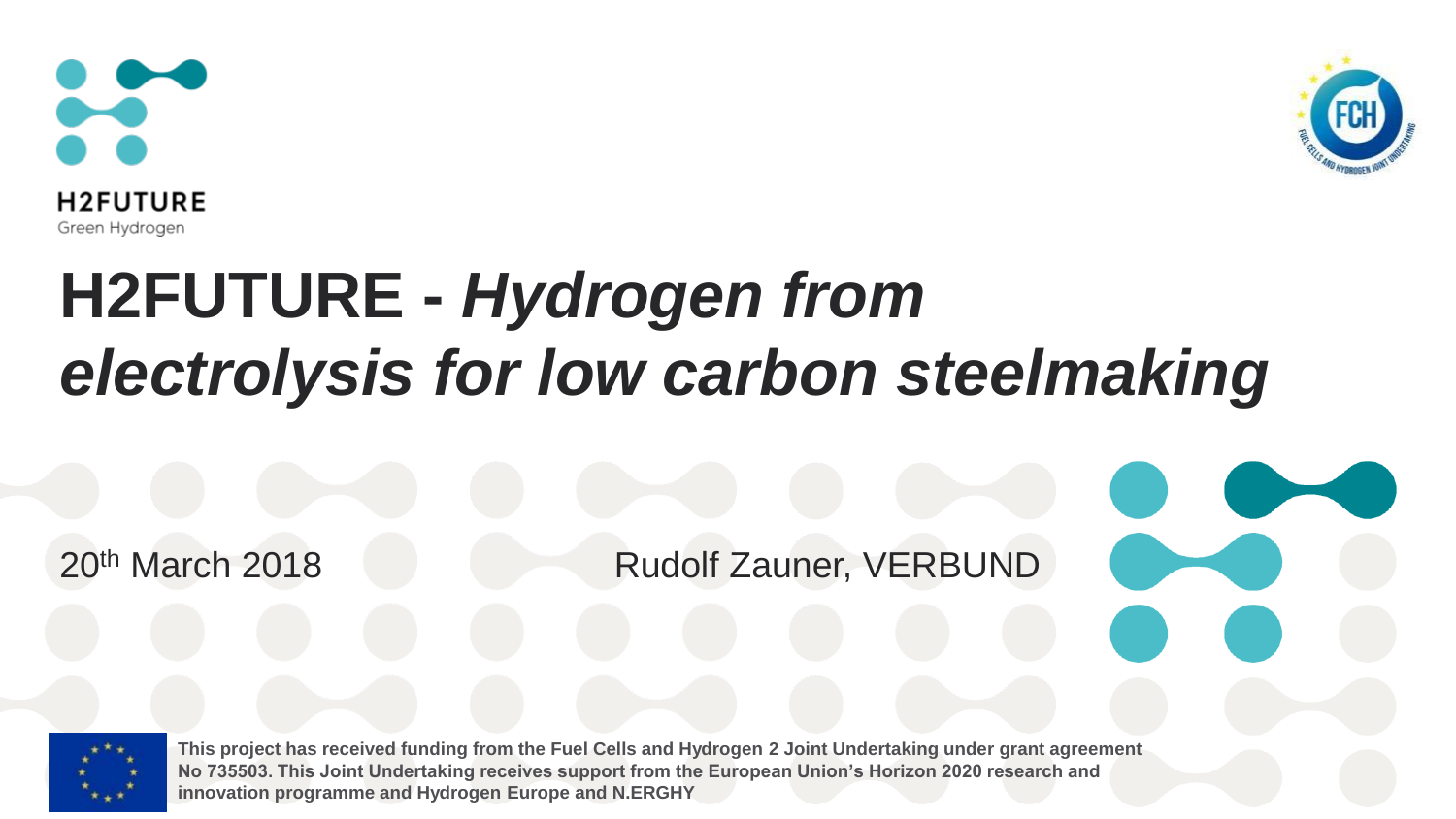#### Challenge: Massive Growth in Surplus Electricity Leads to Ever-Increasing Curtailments **H2FUTURE**



Source: Frontier Economics; Germany

**Need for flexibility in the electricity grid**

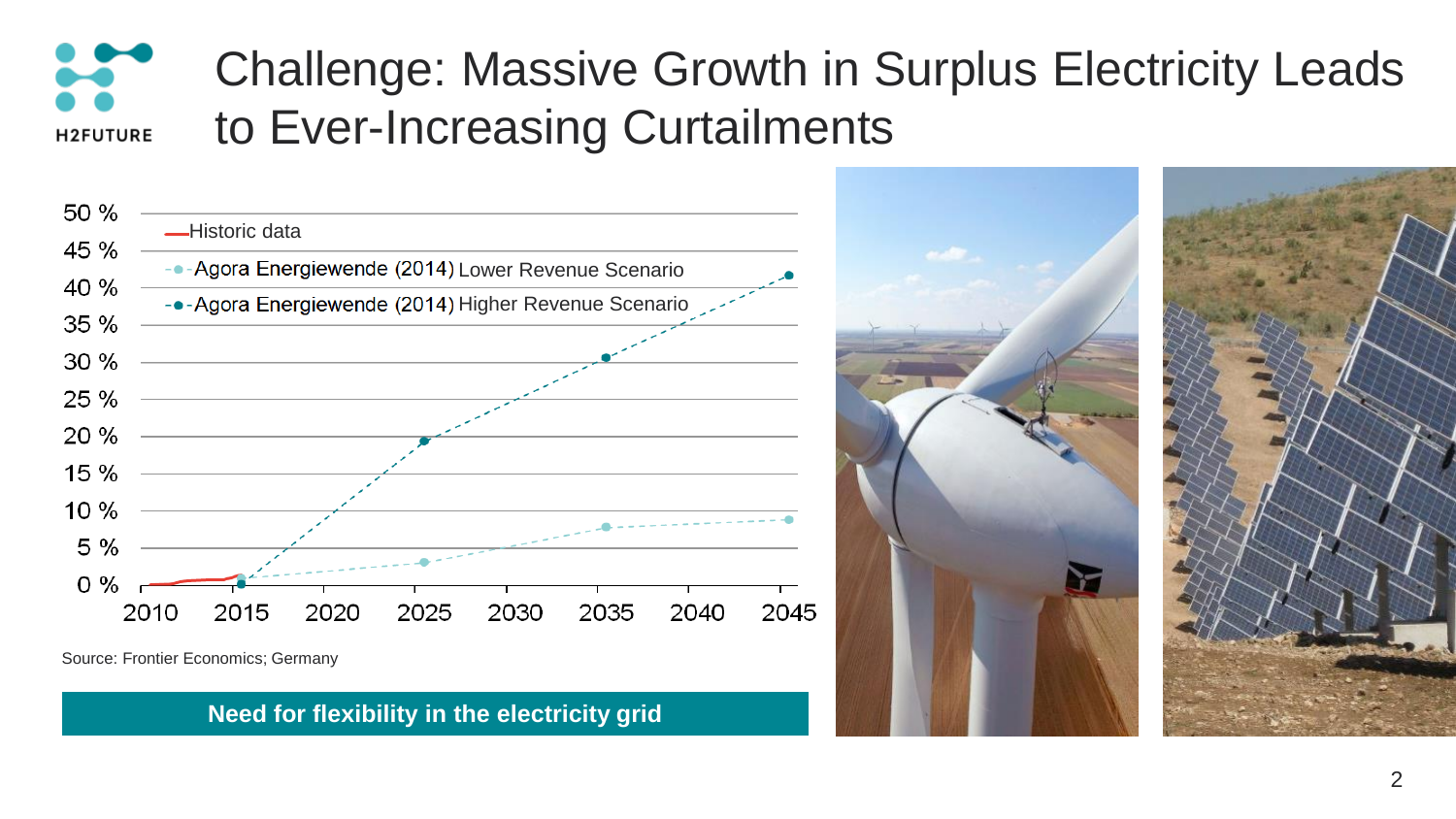

- **Transport sector**
- **Industry sector**
- **Heating/cooling sector**



Source: http://www.nature.com/nclimate/journal/v6/n1/fig\_tab/nclimate2870\_F2.html

#### **Need for sector coupling**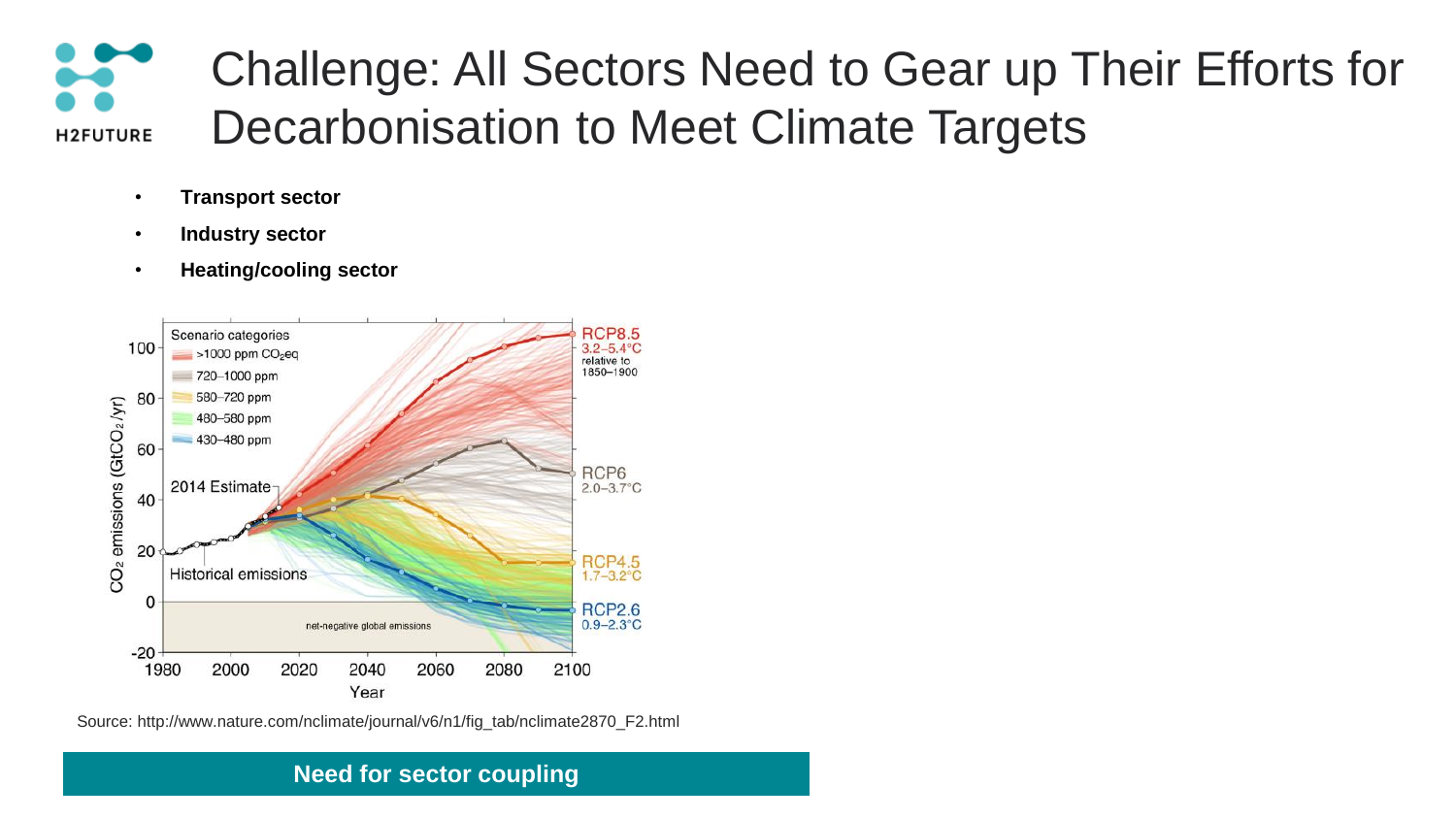## Scenario for Transformation: Decarbonisation of Steel Maker voestalpine Using Green Hydrogen

 $\blacktriangleright$ 

**H2FUTURE** 



**Iron and steel industry** accounts for 6.7 % of global anthropogenic and 31 % of industrial CO<sub>2</sub> emissions.

voestalpine

ONE STEP AHEAD.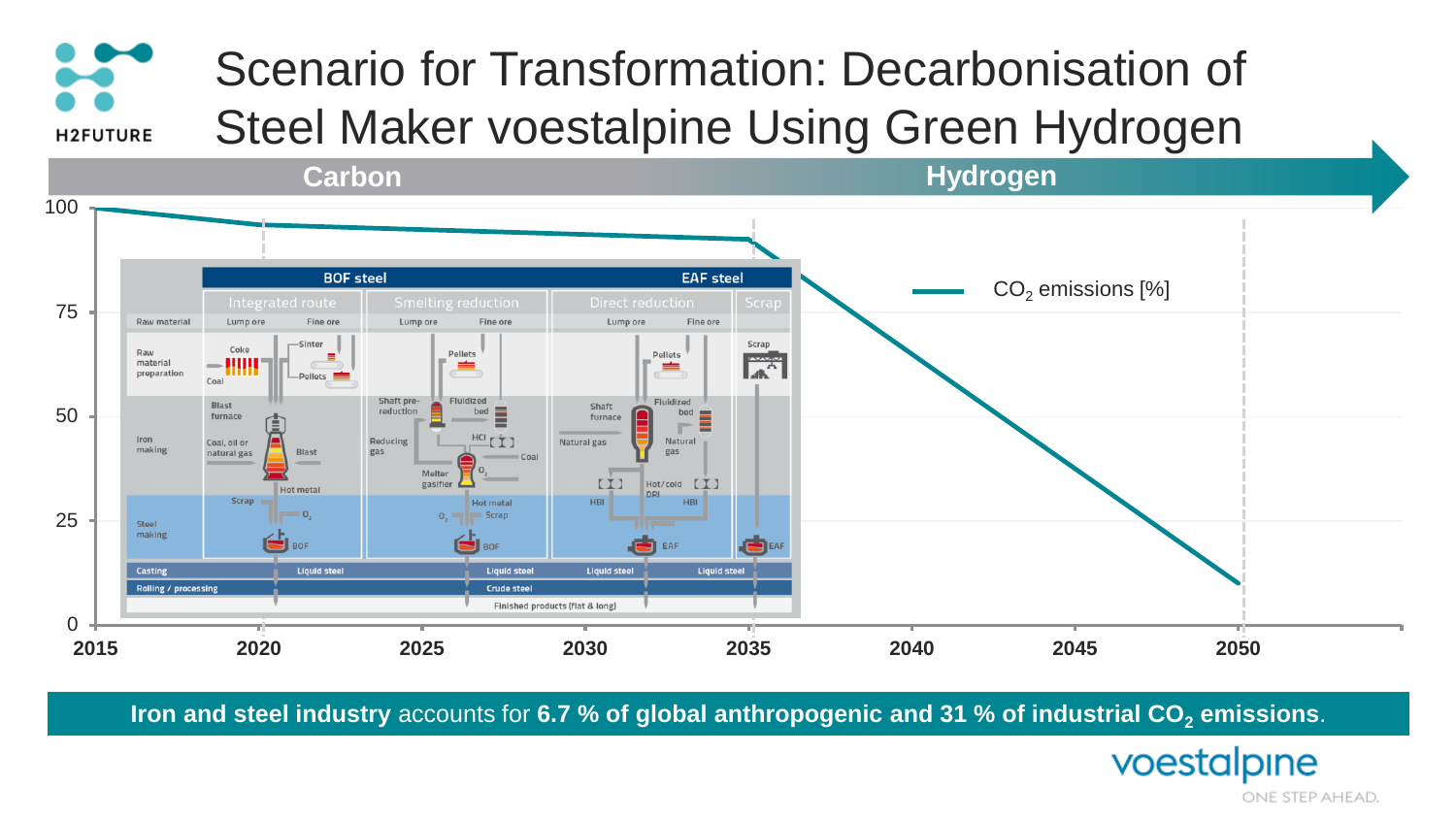## VERBUND: Sector Coupling Using Green Hydrogen**H2FUTURE**







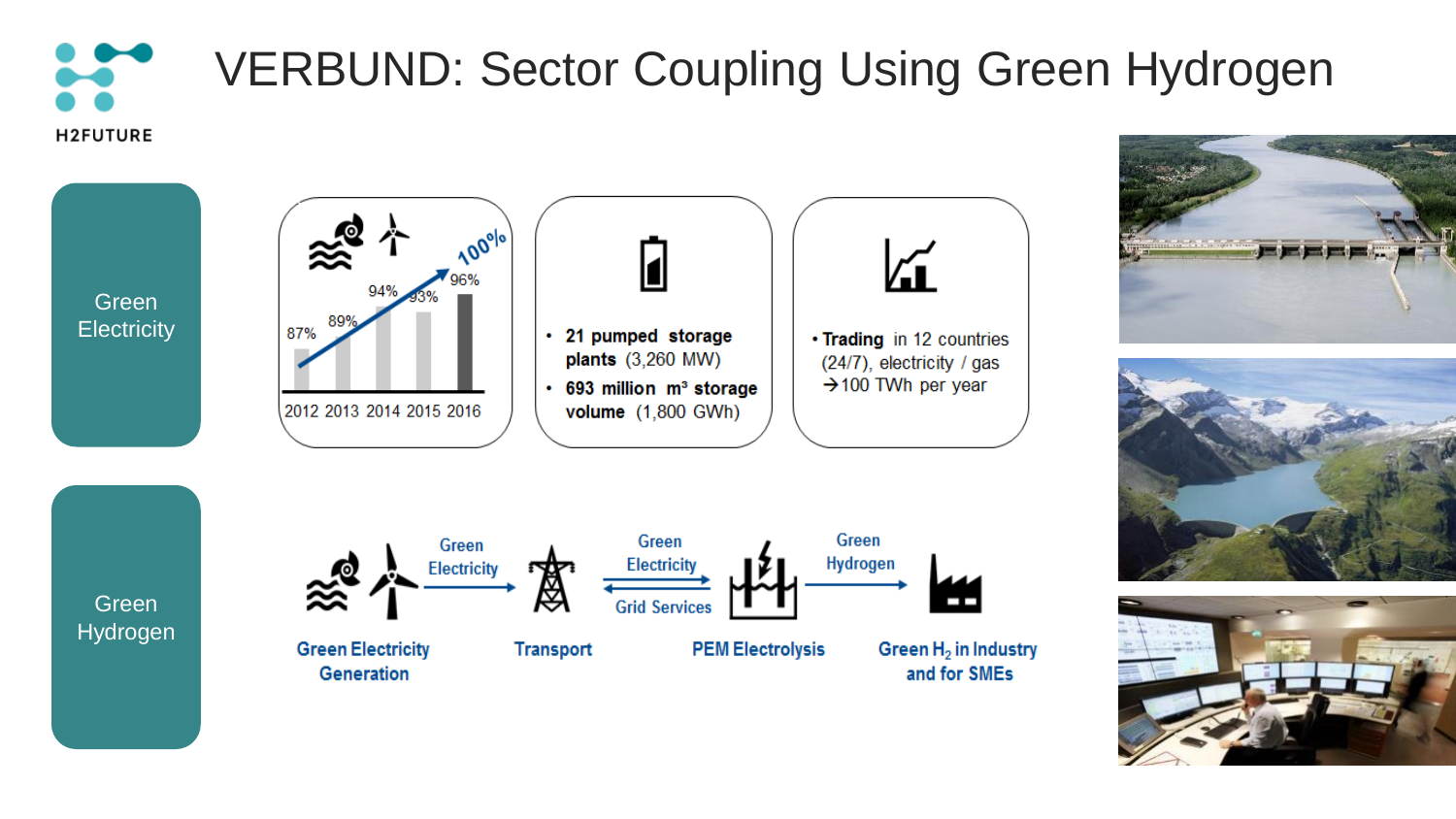

- Project Partners:
	- VERBUND Solutions GmbH (project coordinator)
	- voestalpine Stahl GmbH
	- Siemens AG
	- K1-MET GmbH
	- Austrian Power Grid AG
	- Energy research centre of the Netherlands (ECN)
- Project Budget: **18 million EUR**
- Total Funding: **12 million EUR** by FCH JU
- 
- 
- Project Duration: 4.5 years, starting 1<sup>st</sup> January 2017



voestalpine ONE STEP AHEAD.

### **SIEMENS**





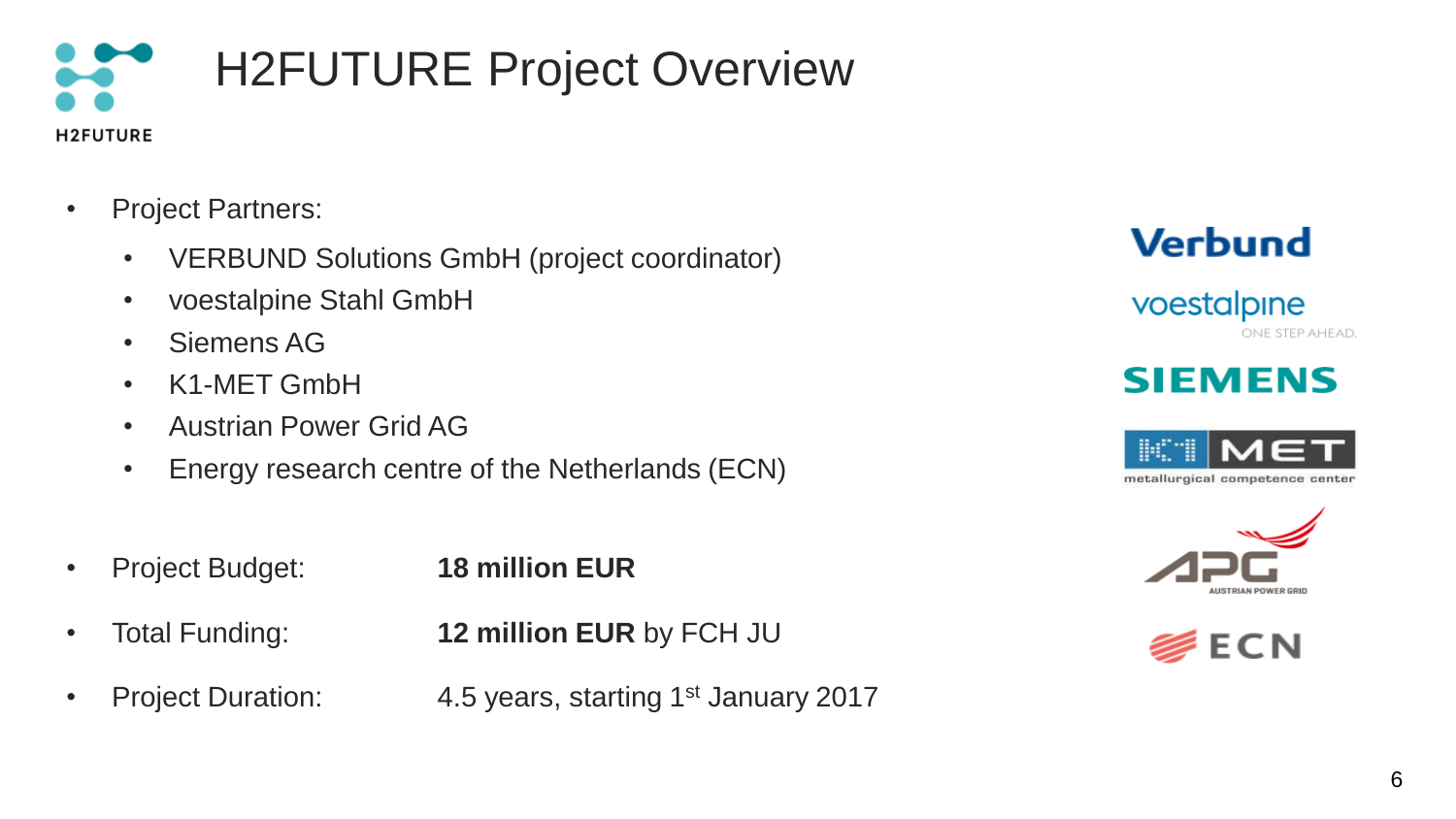#### Installation & Operation of an Electrolysis System at **ST** the voestalpine Production Site in Linz, Austria **H2FUTURE**



Source: voestalpine

#### **Key Data**

- **6 MW PEM electrolyser**
- **Pilot plant commissioning** end of 2018
- From 2019: **26-month demonstration and quasicommercial operation**





Hydrogen for steel making: Max. pressure 150 mbar Quality ≥ 98% Dew point ≤ 10 °C

Source: Siemens AG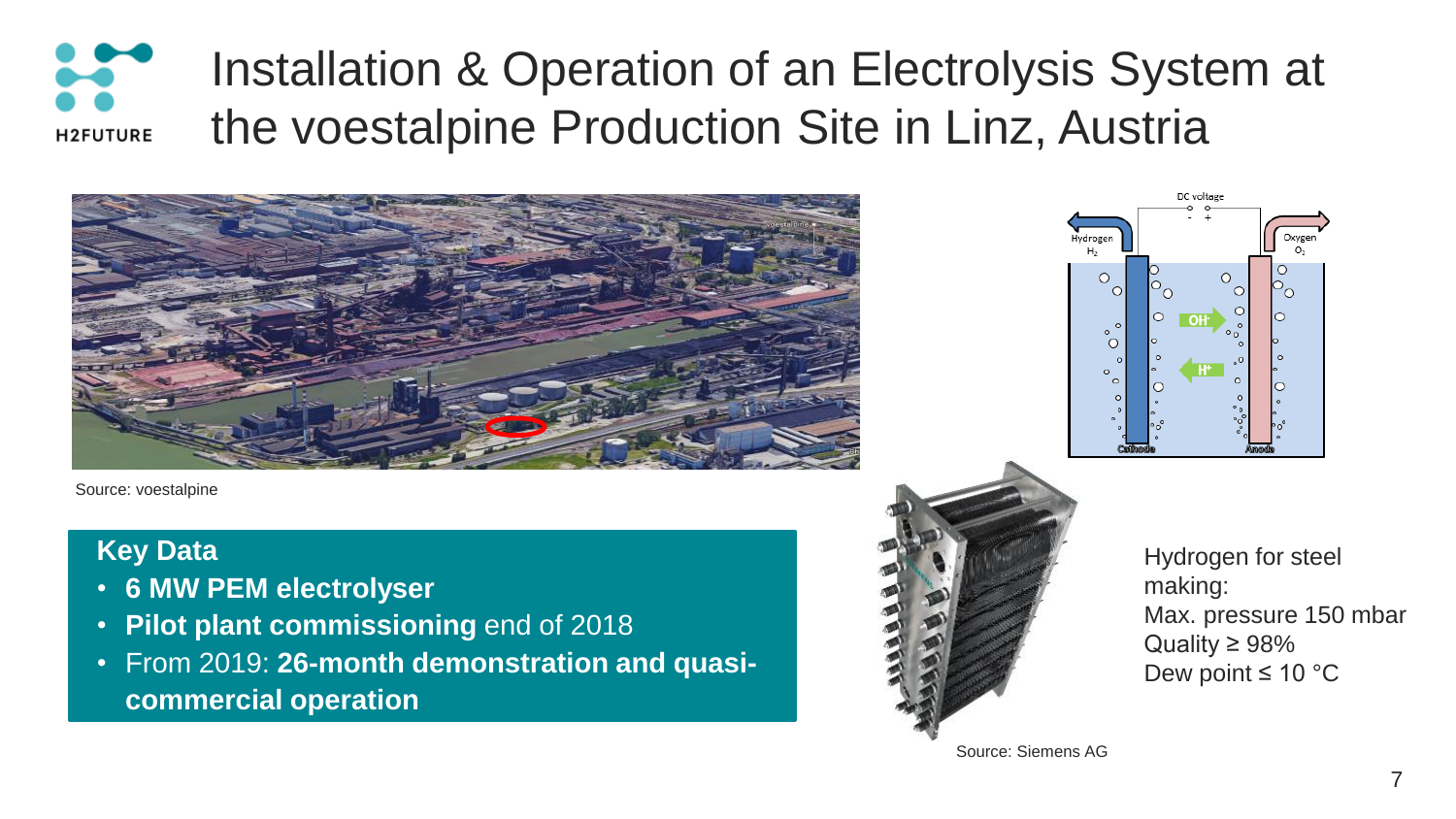### Project Objectives with 6 MW Pilot Plant **H2FUTURE**

- **Design and installation of a 6 MW Siemens PEM electrolyser system** at the voestalpine steel plant in Linz, Austria
- **Industrial integration of renewable hydrogen production** in the steelmaking process
- **26-month demonstration** of the electrolyser system
	- Stress tests / continuous operation 24/7
	- Prequalification for power reserve markets (primary, secondary and tertiary control)
	- Integration of the electrolyser system into the steelworks operation
	- Quasi-commercial operation with revenue streams from both hydrogen and power
- **Accompanying analysis** of different operation modes and monitoring of KPIs
- **Continued operation** of the electrolyser after the end of the project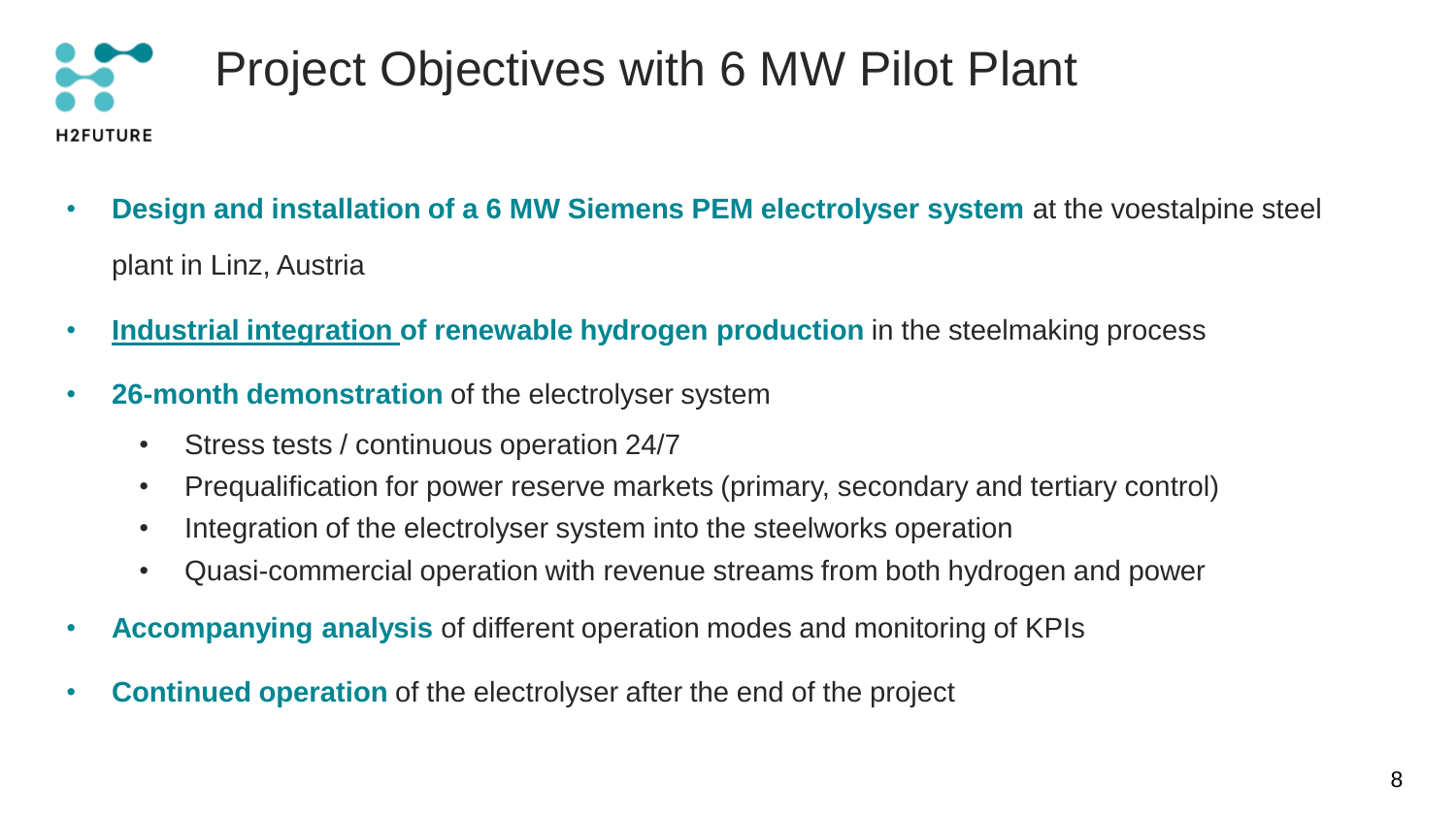



#### **Manufacturing of 6 MW PEM electrolyser (Silyzer 300)**

• Already in production

#### **Permitting process**

Permit received at the end of 2017

#### **Engineering documentation and KPIs**

Detail engineering and KPIs have been defined

#### **Start of construction**

• Beginning of 2018